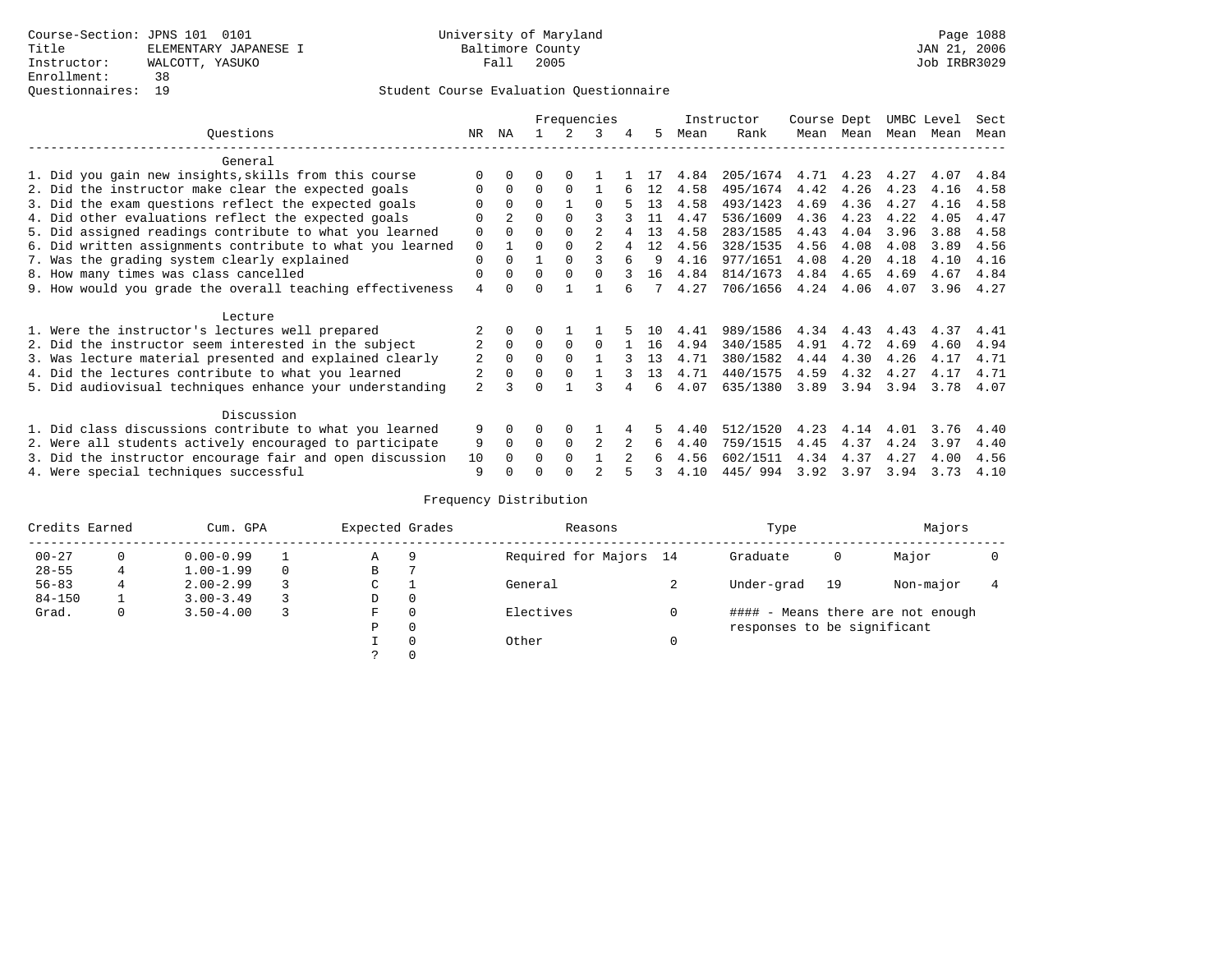### Student Course Evaluation Questionnaire

|                                                           |             |          | Frequencies |          |                |     |     |      | Instructor     | Course Dept |           | UMBC Level |      | Sect |
|-----------------------------------------------------------|-------------|----------|-------------|----------|----------------|-----|-----|------|----------------|-------------|-----------|------------|------|------|
| Ouestions                                                 | NR.         | ΝA       |             |          |                | 4   | 5.  | Mean | Rank           |             | Mean Mean | Mean       | Mean | Mean |
| General                                                   |             |          |             |          |                |     |     |      |                |             |           |            |      |      |
| 1. Did you gain new insights, skills from this course     |             |          |             |          |                |     | 15  | 4.58 | 509/1674       | 4.71        | 4.23      | 4.27       | 4.07 | 4.58 |
| 2. Did the instructor make clear the expected goals       |             | $\Omega$ | $\Omega$    |          |                | 10  | 10  | 4.26 | 919/1674       | 4.42        | 4.26      | 4.23       | 4.16 | 4.26 |
| 3. Did the exam questions reflect the expected goals      |             | $\Omega$ | 0           | $\Omega$ |                |     | 20  | 4.79 | 214/1423       | 4.69        | 4.36      | 4.27       | 4.16 | 4.79 |
| 4. Did other evaluations reflect the expected goals       | O           | $\Omega$ | U           |          |                | q   | 11  | 4.25 | 852/1609       | 4.36        | 4.23      | 4.22       | 4.05 | 4.25 |
| 5. Did assigned readings contribute to what you learned   | $\Omega$    |          |             |          |                |     |     | 4.29 | 530/1585       | 4.43        | 4.04      | 3.96       | 3.88 | 4.29 |
| 6. Did written assignments contribute to what you learned | $\mathbf 0$ |          | U           |          |                |     | 16  | 4.57 | 319/1535       | 4.56        | 4.08      | 4.08       | 3.89 | 4.57 |
| 7. Was the grading system clearly explained               | 0           | $\Omega$ | 0           |          |                | 11  | 8   | 4.00 | 1097/1651      | 4.08        | 4.20      | 4.18       | 4.10 | 4.00 |
| 8. How many times was class cancelled<br>0                |             |          |             | $\Omega$ | <sup>0</sup>   |     | 20  | 4.83 | 832/1673       | 4.84        | 4.65      | 4.69       | 4.67 | 4.83 |
| 9. How would you grade the overall teaching effectiveness | 5           |          |             |          |                |     | 8   | 4.21 | 770/1656       | 4.24        | 4.06      | 4.07       | 3.96 | 4.21 |
| Lecture                                                   |             |          |             |          |                |     |     |      |                |             |           |            |      |      |
| 1. Were the instructor's lectures well prepared           |             |          |             |          |                | 1 3 |     |      | 4.26 1136/1586 | 4.34        | 4.43      | 4.43       | 4.37 | 4.26 |
| 2. Did the instructor seem interested in the subject      |             | $\Omega$ | $\Omega$    | $\Omega$ | O              |     | 20  | 4.87 | 664/1585       | 4.91        | 4.72      | 4.69       | 4.60 | 4.87 |
| 3. Was lecture material presented and explained clearly   | 1           | $\Omega$ | $\Omega$    | $\Omega$ | 4              | 11  | 8   | 4.17 | 1016/1582      | 4.44        | 4.30      | 4.26       | 4.17 | 4.17 |
| 4. Did the lectures contribute to what you learned        |             | $\Omega$ | U           | $\Omega$ | 3              |     | 14  | 4.48 | 730/1575       | 4.59        | 4.32      | 4.27       | 4.17 | 4.48 |
| 5. Did audiovisual techniques enhance your understanding  |             |          |             |          |                |     |     | 3.70 | 938/1380       | 3.89        | 3.94      | 3.94       | 3.78 | 3.70 |
| Discussion                                                |             |          |             |          |                |     |     |      |                |             |           |            |      |      |
| 1. Did class discussions contribute to what you learned   | 8           | 0        | O           | 0        |                |     |     | 4.06 | 790/1520       | 4.23        | 4.14      | 4.01       | 3.76 | 4.06 |
| 2. Were all students actively encouraged to participate   | 8           | $\Omega$ | $\Omega$    | $\Omega$ |                |     | 1 O | 4.50 | 629/1515       | 4.45        | 4.37      | 4.24       | 3.97 | 4.50 |
| 3. Did the instructor encourage fair and open discussion  | 8           |          |             | $\Omega$ | $\mathfrak{D}$ |     |     | 4.13 | 1004/1511      | 4.34        | 4.37      | 4.27       | 4.00 | 4.13 |
| 4. Were special techniques successful                     | 8           |          |             |          |                |     |     | 3.73 | 647/994        | 3.92        | 3.97      | 3.94       | 3.73 | 3.73 |

# Frequency Distribution

| Credits Earned |   | Cum. GPA      | Expected Grades |               | Reasons   |                        | Type   | Majors                            |    |           |                          |
|----------------|---|---------------|-----------------|---------------|-----------|------------------------|--------|-----------------------------------|----|-----------|--------------------------|
| $00 - 27$      | 2 | $0.00 - 0.99$ |                 | Α             | 9         | Required for Majors 13 |        | Graduate                          | 0  | Major     |                          |
| $28 - 55$      | 5 | $1.00 - 1.99$ |                 | В             | 9         |                        |        |                                   |    |           |                          |
| $56 - 83$      | 5 | $2.00 - 2.99$ | 4               | $\sim$<br>◡   | 4         | General                |        | Under-grad                        | 24 | Non-major | $\overline{\phantom{a}}$ |
| $84 - 150$     | 0 | $3.00 - 3.49$ |                 | D             |           |                        |        |                                   |    |           |                          |
| Grad.          | 0 | $3.50 - 4.00$ | 6<br>F<br>0     |               | Electives |                        |        | #### - Means there are not enough |    |           |                          |
|                |   |               |                 | Ρ             | 0         |                        |        | responses to be significant       |    |           |                          |
|                |   |               |                 |               | 0         | Other                  | $\sim$ |                                   |    |           |                          |
|                |   |               |                 | $\mathcal{L}$ |           |                        |        |                                   |    |           |                          |